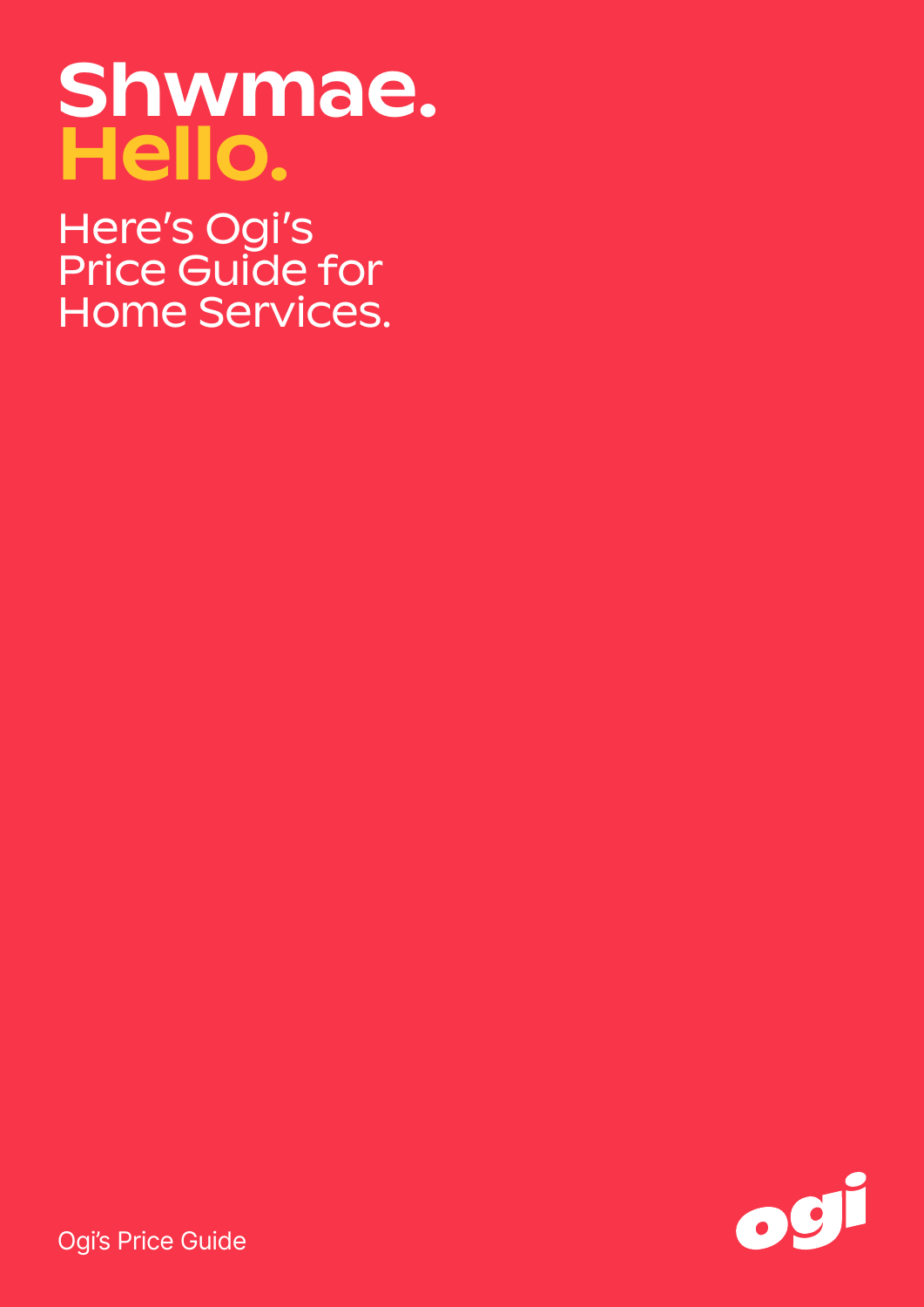# Ogi Home Fibre Broadband Services

## Your Ogi Home Fibre Broadband Service

#### Ogi Home Fibre Broadband Services (per month)

This includes the Ogi Welcome Offer if you're on a 24-month contract.

|         | 24-month contract | 12-month contract | <b>Rolling contract</b> |
|---------|-------------------|-------------------|-------------------------|
| Ogi 150 | £35.00            | £37.00            | £39.00                  |
| Ogi 300 | £45.00            | £47.00            | £49.00                  |
| Ogi 900 | £65.00            | £67.00            | £69.00                  |

Customer Premise Equipment (CPE – your Optical Network Terminal and the Router/s that come as part of your chosen package) – are included as part of a standard package cost. If you'd like to continue using your existing equipment you can. Your contract price will remain as outlined, and will give you an Ogi Eco Voucher thank you, as it's kinder to the environment.

#### Ogi Welcome Offer

| <b>Contract period</b>  | Monthly discount per month | Duration (months) | <b>Total discount</b> |
|-------------------------|----------------------------|-------------------|-----------------------|
| 24-month contract       | £10                        | 6                 | £60                   |
| 12-month contract       | N/A                        | N/A               | N/A                   |
| <b>Rolling contract</b> | N/A                        | N/A               | N/A                   |

This is Ogi's standard Welcome Offer. Other Offers may be available at certain times. Please speak to the Ogi Sales Team for more information.

## Your Ogi Installation

#### Ogi Standard and Enhanced Installations (one-off)

| Package        | Ogi Standard &<br><b>Enhanced Installation</b> | <b>Discounted price</b> |                   |                             |
|----------------|------------------------------------------------|-------------------------|-------------------|-----------------------------|
|                |                                                | 24-month contract       | 12-month contract | <b>Rolling contract</b>     |
| <b>Ogi 150</b> | £60.00                                         | £0.00                   | £0.00             |                             |
| Ogi 300        | £60.00                                         | £0.00                   | £0.00             | Ogi Standard<br>or Enhanced |
| Ogi 900        | £60.00                                         | £0.00                   | £0.00             | Installation price          |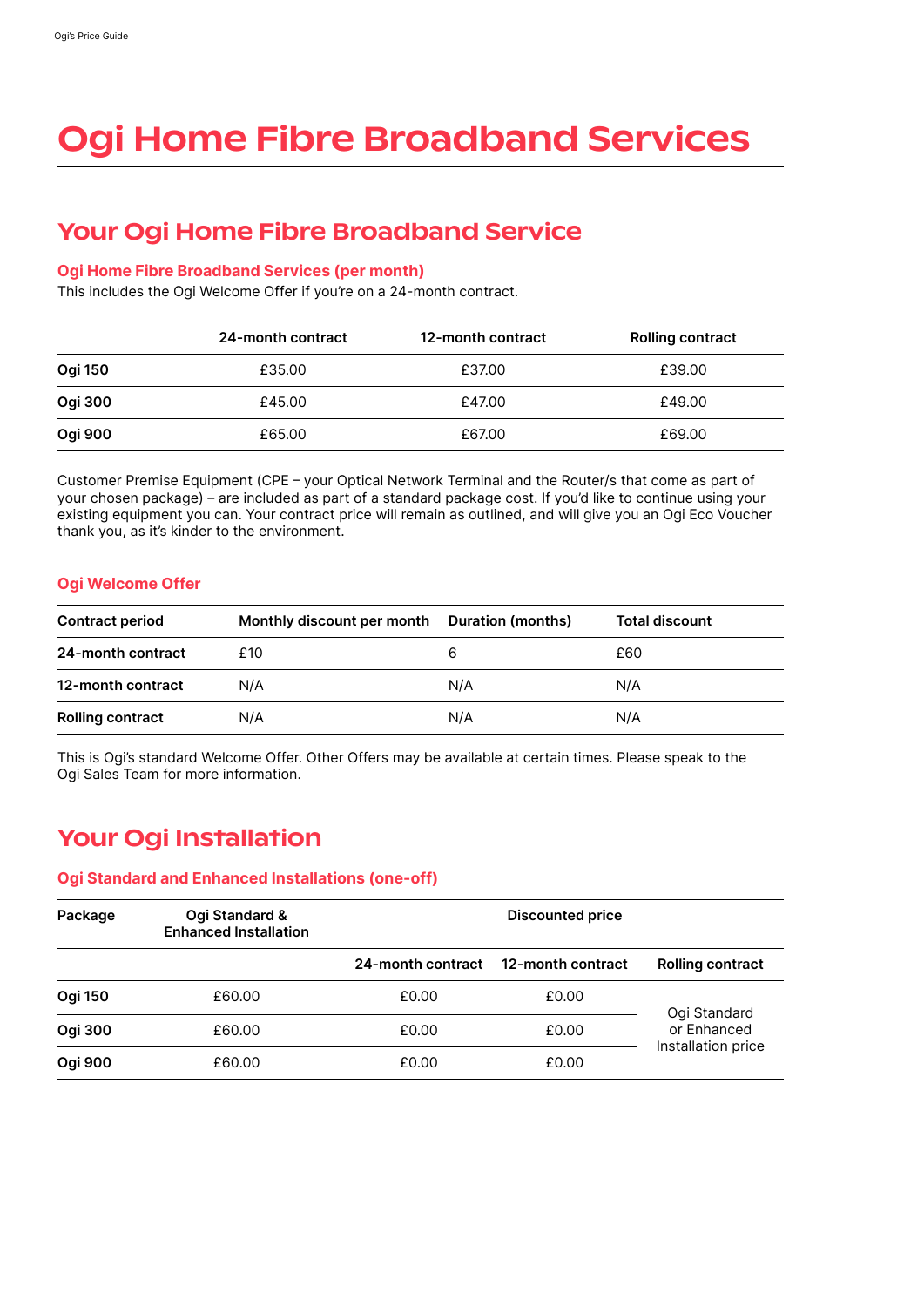#### Other Ogi Installation Charges (one-off)

For work outside the scope of an Ogi Standard or Enhanced Installation. These must be booked in advance and are charged per 60 minute timeslot. You may also be charged for an Excess Construction Charges we incur. Any further visits requested by the customer post installation will also be charged at the rate below.

| <b>Customer-requested Enhanced Installation</b> | <b>Post Installation Visit</b><br>(per 60-min visit) |
|-------------------------------------------------|------------------------------------------------------|
| £80.00                                          | £80.00                                               |

### Optional Ogi add-ons

#### Additional Customer Premises Equipment (CPE) (per month)

| Package        | Everyone gets:        | You can add-on: | 12-month contract | 24-month contract |
|----------------|-----------------------|-----------------|-------------------|-------------------|
| <b>Ogi 150</b> | Zyxel EX3301          | Zyxel WX3100    | £5.00             | £3.00             |
| Ogi 300        | eero $6 \times 2$     | eero 6          | £7.00             | £4.00             |
| Ogi 900        | eero Pro $6 \times 2$ | eero Pro 6      | £9.00             | £5.00             |

\*These are only available on 12-month and 24-month contract terms. If you'd like to add-on CPE during a contract term with 3 months or less remaining, you'll need to sign-up for a new contract with Ogi for the appropriate term.

#### Speed add-ons (per month)

| Package        | Average upload speed<br>at peak times* | Double up your upload<br>speed | Super up your upload<br>speed to a symmetric<br>service |
|----------------|----------------------------------------|--------------------------------|---------------------------------------------------------|
| <b>Ogi 150</b> | 15 Mbps                                | £2.00                          | N/A                                                     |
| <b>Ogi 300</b> | 30 Mbps                                | £2.00                          | N/A                                                     |
| <b>Ogi 900</b> | 90 Mbps                                | N/A                            | £10.00                                                  |

\*These can be achieved by 50% of customers at peak times (8pm-10pm.) As they are average speeds, they can't be guaranteed.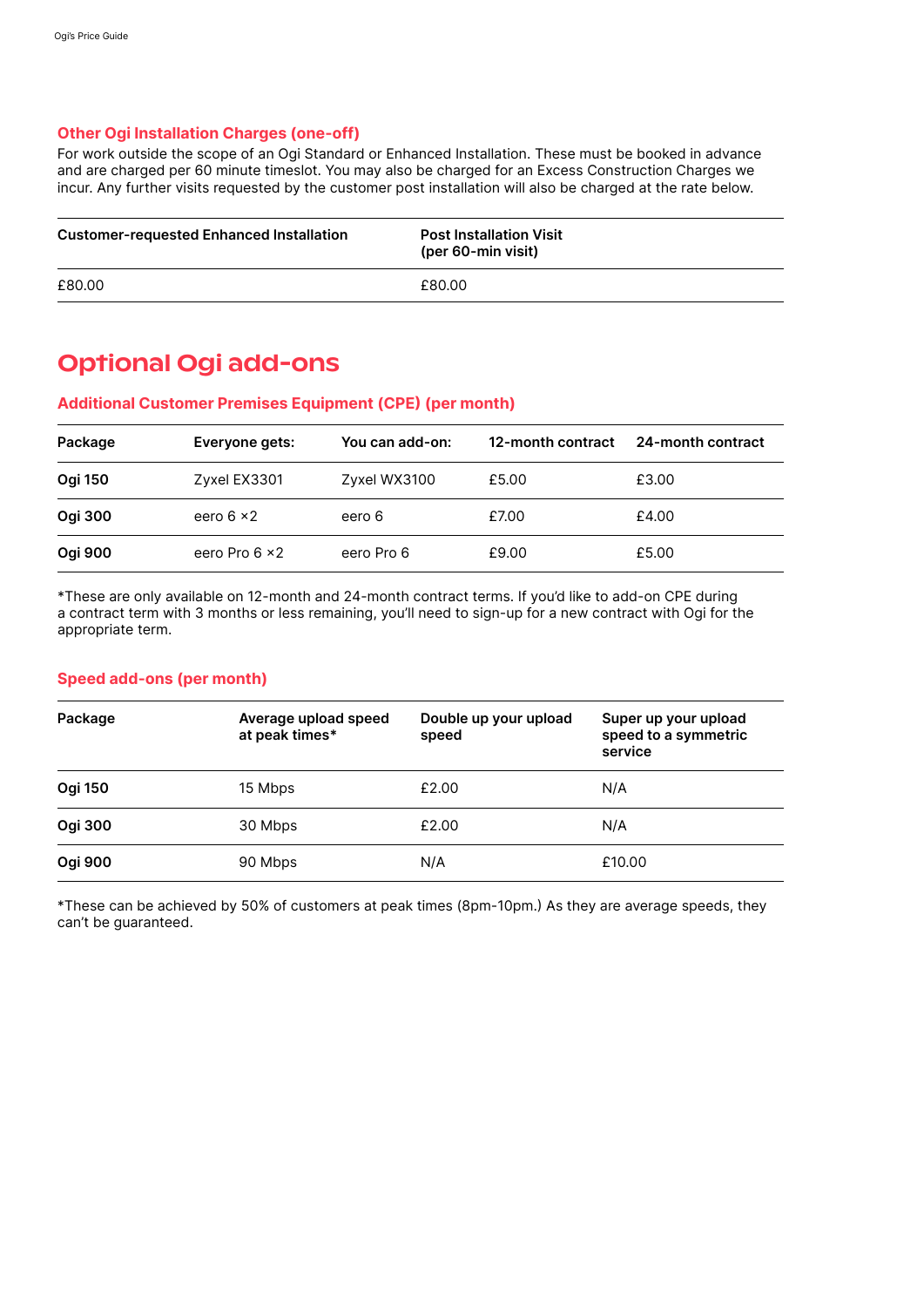# **Ogi Voice Services**

#### Ogi Voice services (per month)

| Ogi Evenings & Weekends | Ogi Anytime | Ogi Voicemail |
|-------------------------|-------------|---------------|
| £5.00                   | £10.00      | £2.00         |

#### Ogi Voice basics (one-off)

| <b>Service</b>              | <b>Price</b>                                                        |
|-----------------------------|---------------------------------------------------------------------|
| <b>Ogi Voice activation</b> | Included as part of your Ogi Standard or Enhanced Installation cost |
| Ogi Voice number port in    | £0.00                                                               |
| Ogi Voice number port out   | £20.00                                                              |

Your monthly Ogi Voice service includes the hosting of your phone number and your package service:

— Ogi Voice Evenings and Weekends includes evening and weekend calls to landlines and UK numbers.

— Ogi Voice Anytime includes anytime calls to UK landlines and mobiles.

The time periods are defined as:

— Evenings: Mon-Fri, before 7am, after 7pm

— Weekends: Sat-Sun, anytime.

Free calls to other Ogi Voice customers are included with both packages.

Your call plan includes 3,000 minutes per month. This fair usage limit is based on the volume of calls that is reasonably expected of a person using the service for domestic purposes. Any calls outside these packages, if allowed, will default to the advertised amount per destination.

Popular numbers excluded from or included in call bundles:

| Not included in call bundles               | Included in call bundles*                         |
|--------------------------------------------|---------------------------------------------------|
| Directory numbers e.g. 118                 | Free phone numbers starting with 0800, 0808, 0500 |
| International landlines                    | UK national numbers starting with 01, 02, 03      |
| International mobiles                      | UK mobiles starting with 07                       |
| Numbers starting 0845, 0870, 0871, 09, 070 |                                                   |

A minimum term of 30 days applies.

Any changes will take affect at the beginning of the next billing period. All calls falling outside the call package will be charged on a call-by-call basis, rounded up to the nearest minute and at the appropriate pence per minute rate.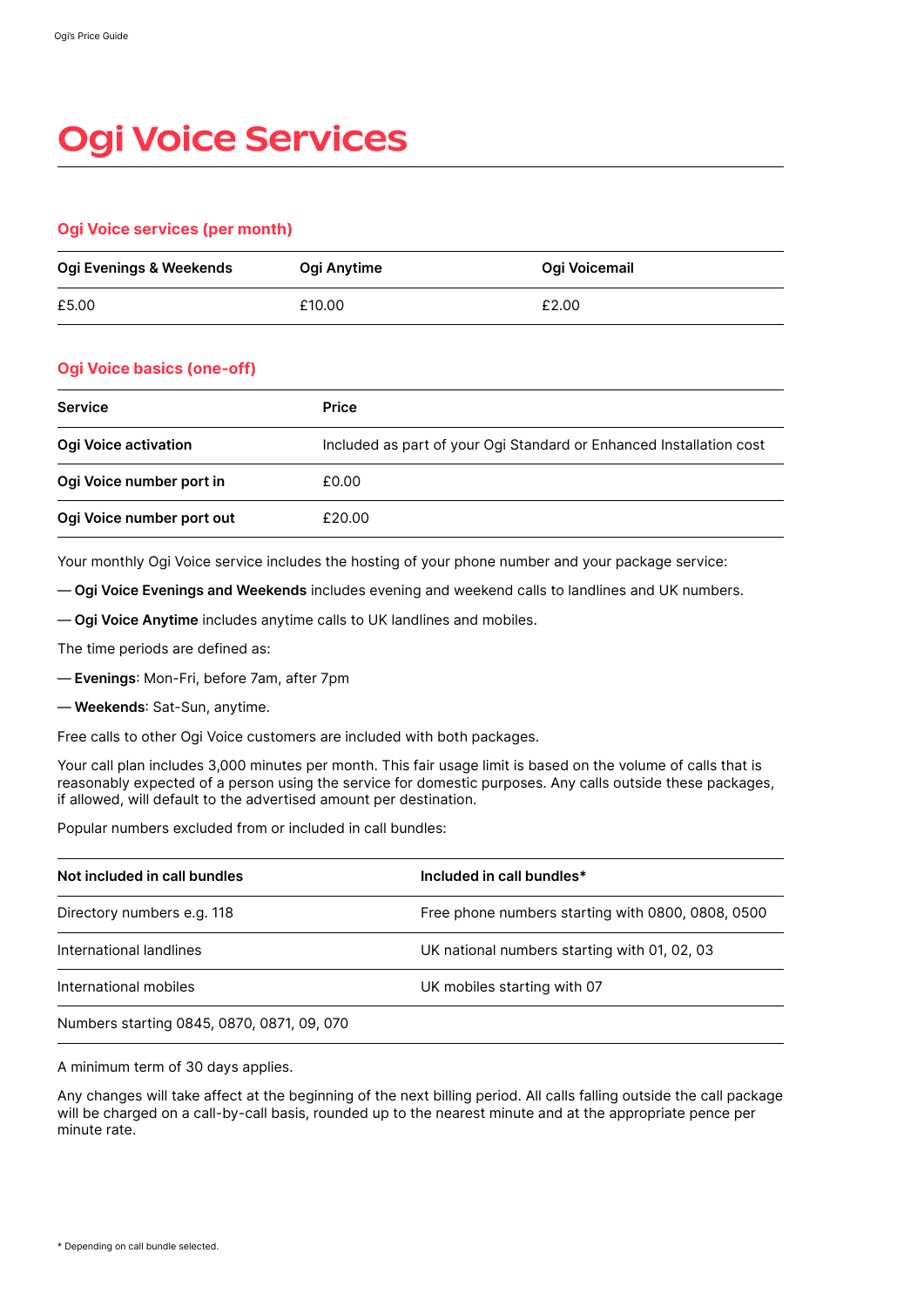# Costs for unreturned and damaged Customer Premises Equipment (CPE)

Please note that you'll need to return your Router/s to us, as they are owned by Ogi. Your Optical Network Terminal (the little box inside your house where the fibre terminates) will stay at your home, unless you'd specifically like us to remove it.

## Hardware costs

#### Costs for unreturned hardware when your contract ends (or if you terminate your contact and buy-out your remaining term)

| <b>Hardware</b> | Cost |
|-----------------|------|
| Zyxel EX3301    | £30  |
| Zyxel WX3100    | £30  |
| eero 6          | £40  |
| eero 6 Pro      | £60  |
| Power lead      | £10  |

#### Unreturned hardware if you terminate your service mid-contract

| Hardware     | Cost |
|--------------|------|
| Zyxel EX3301 | £60  |
| Zyxel WX3100 | £60  |
| eero 6       | £129 |
| eero 6 Pro   | £229 |
| Power lead   | £10  |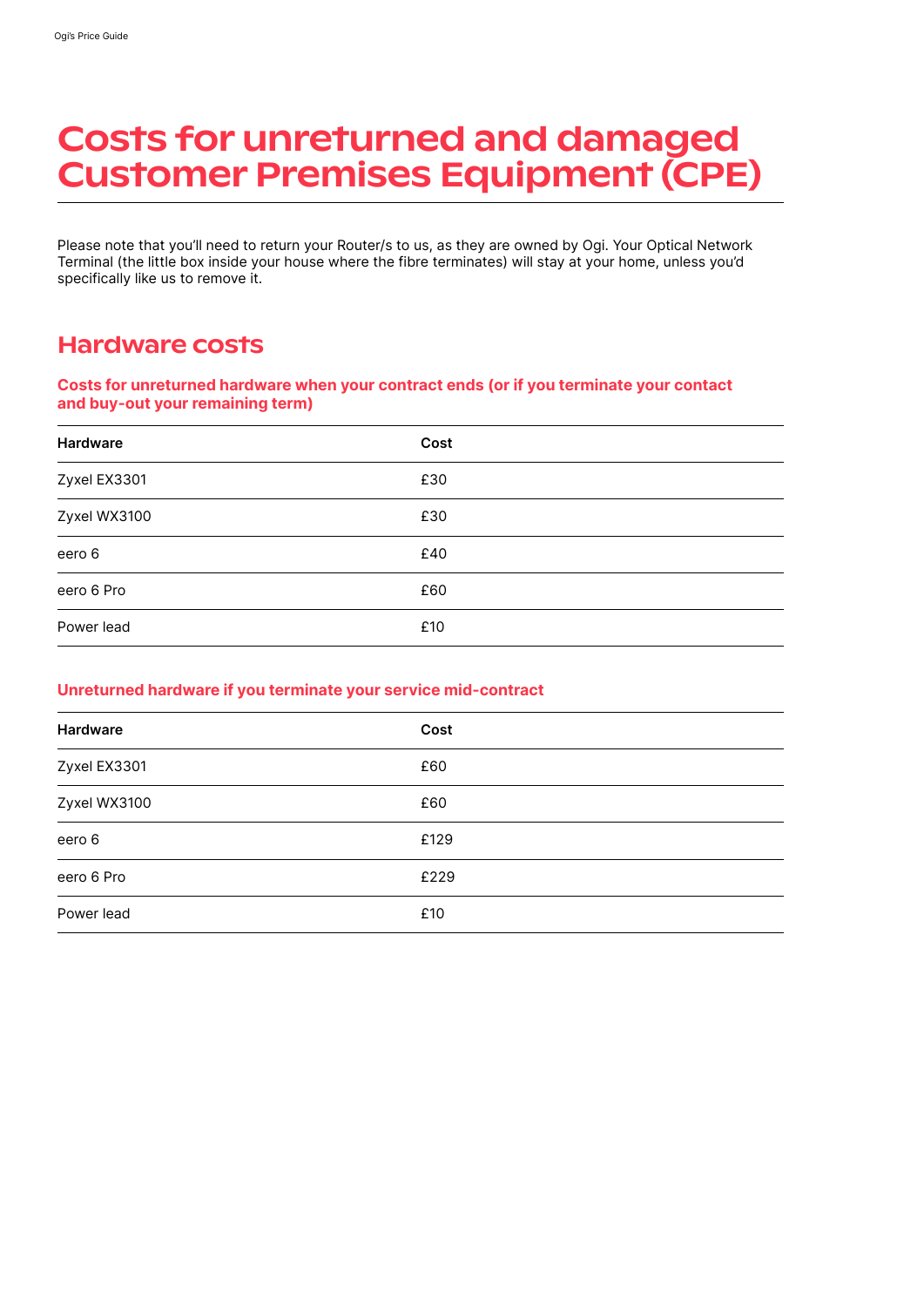#### Damaged hardware due to misuse

| <b>Hardware</b>                 | <b>Replacement with refurbished</b><br>item (delivered) | Replacement with new item<br>(delivered) |
|---------------------------------|---------------------------------------------------------|------------------------------------------|
| Zyxel EX3301                    | £15.00                                                  | £65.00                                   |
| Zyxel WX3100                    | £15.00                                                  | £65.00                                   |
| eero 6                          | £50.00                                                  | £129.00                                  |
| eero 6 Pro                      | £80.00                                                  | £229.00                                  |
| <b>Optical Network Terminal</b> | £25.00                                                  | £35.00                                   |
| Power lead                      | £10.00                                                  | £10.00                                   |

#### Faulty routers – costs if you're out of contract

If you're out of contract and your wifi router develops a fault, a replacement router will be provided by Ogi, but we'll need to charge an administration and delivery fee. The router may be replaced with a refurbished router.

#### Administration & delivery fee per CPE item

£20.00